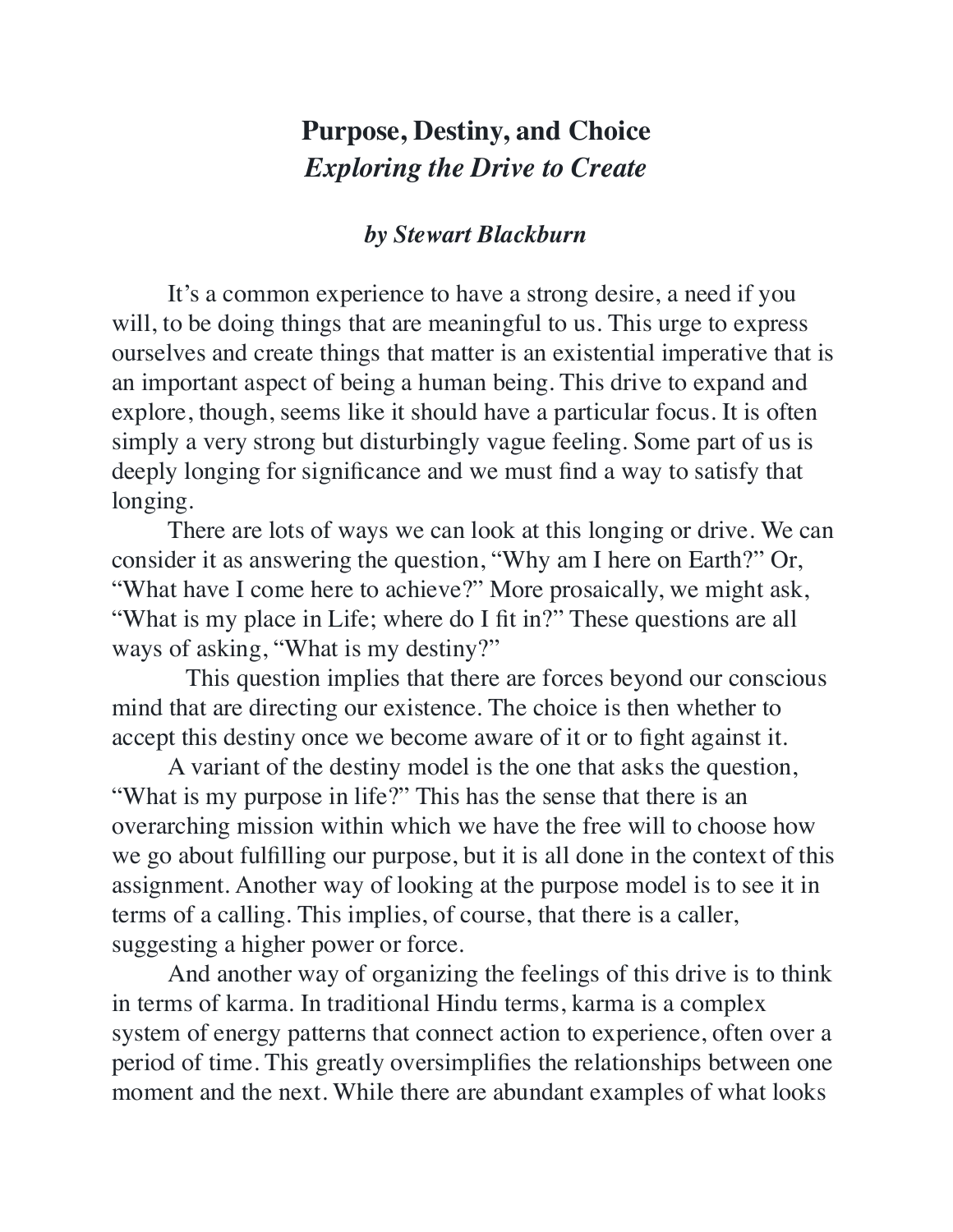like cause and effect, it is easy to overlook the many threads that go into any given experience. And on top of that, it may well be that it is the thoughts and feelings we have *in advance* that actually bring about those experiences.

One more way of looking at the meaning-making process is to view it in terms of duty. This suggests that humans in general live in a world that has an optimum order. Basically, this is what Dharma is in Hinduism and it's related to The Tao or The Way of Taoism. We can only be happy when we align our lives to this optimum order.

All these models help satisfy the natural desire to sensibly organize one's life. If I am supposed be doing something in particular then I am relieved of the responsibility of figuring out the basic questions of how to live my life.

But suppose that all these models are essentially disempowered approaches to life that are not nearly as satisfying as other approaches. Suppose we want to see our lives in the most powerful and joyous terms imaginable, then what would that entail? And do we actually have the freedom to live such lives?

How about we choose to make our lives about choice? "What do I *want* to do with my life right now?" The freedom implied by this question can be intimidating and intense. But it implies that we are here on Earth to be just who we are, and whatever we do is fine. In living like this we can see the results of our choices in the experiences of daily life.

We can decide for ourselves whether we want to be happy or not. We can evaluate the various levels of love or joy that we want in our lives. We can select harmony and peace, or chaos and confusion. There is no predetermined right or wrong choice here.

Naturally we have certain affinities and values. We are drawn to certain things and ignore many others. We have preferences and inclinations that feel important to us. These things seem to be inherent aspects of our psyches and will greatly influence our choices. But they are not the same as directives from a superior consciousness, the necessities of a world order, or restrictions imposed by DNA. These